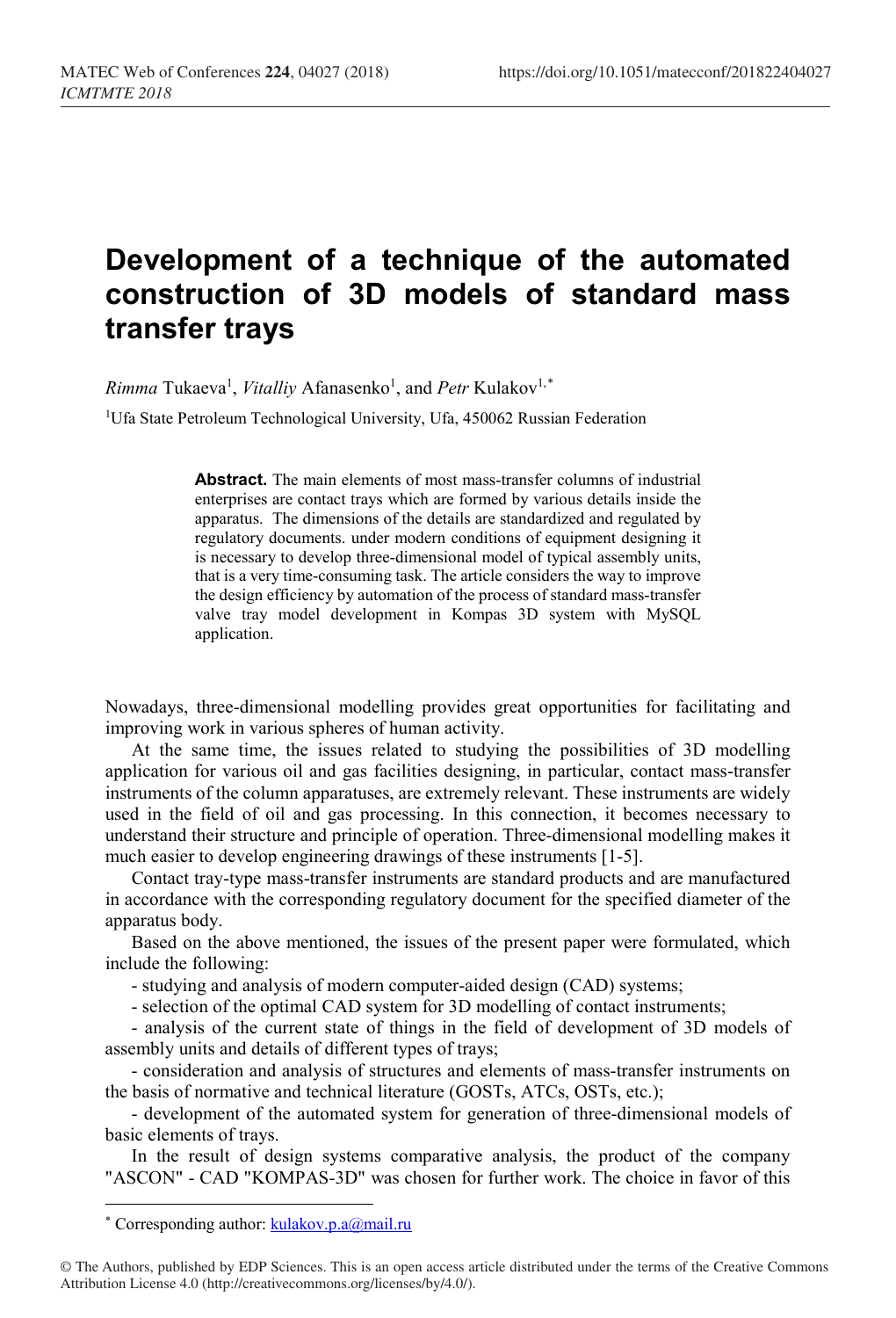design system was made on the basis of several factors: wide application of CAD, moderate price, great functionality, wide range of standard libraries, integration with other design systems, simplicity and promptness of learning, user-friendly interface, etc. [6-9].

Study of the current state of things in the filed of development of 3D models of column apparatuses internal contact instruments showed that today there are no catalogues or libraries containing visualized models of various devices and their details, developed on the basis of OSTs or other normative and technical documentation. Moreover, there is no automated system for three-dimensional models development [10, 11].

In order to select modelling objects and prepare visualized models, studying of trays technical documentation was carried out. The analysis showed that nowadays the standardized designs of the following types of trays are mainly used: sieve, grid, valve and bubble-cap.

At the first stage of this work, the following objects were selected as the modelling objects: grid rectifying tray without overfill protection device (H964-63), valve tray with side overfill protection device (ATK 26-02-1-89), sieve tray with central overfill protection device (ATK 26-02-1-89).

At the second stage we determined how to develop a model using "KOMPAS-3D" system standard tools. So, for example for column apparatus elements modelling the solid modelling method and sheet articles modelling are more applicable. In the process of model development, operations of pressing out, rotation, cutting, arrays (Fig. 1), sheet body bending are sequentially applied. Performance of various combinations of these operations represents the process of a complex three-dimensional model development.

Then, main types of column apparatuses contact instruments normative structures were defined:

- database of typical tray elements geometrical dimensions was prepared and systematized;

- parametric models of various modifications of the valve tray with overfill protection device were developed;



**Fig. 1.** Operation "Arrays".

Despite the fact that design of tray-type contact instruments have distinctive features, the process of their three-dimensional designing has common similar stages [13, 14]:

1) creation of an assembly in Kompas 3D;

2) contact instrument supporting structure development (sketch drawing, pressing out of parts);

3) placement of the gasket on the supporting structure surface;

4) tray deck model development;

5) performance of cuts in the deck;

6) development of the model of standard clamping elements located with the specified pitch;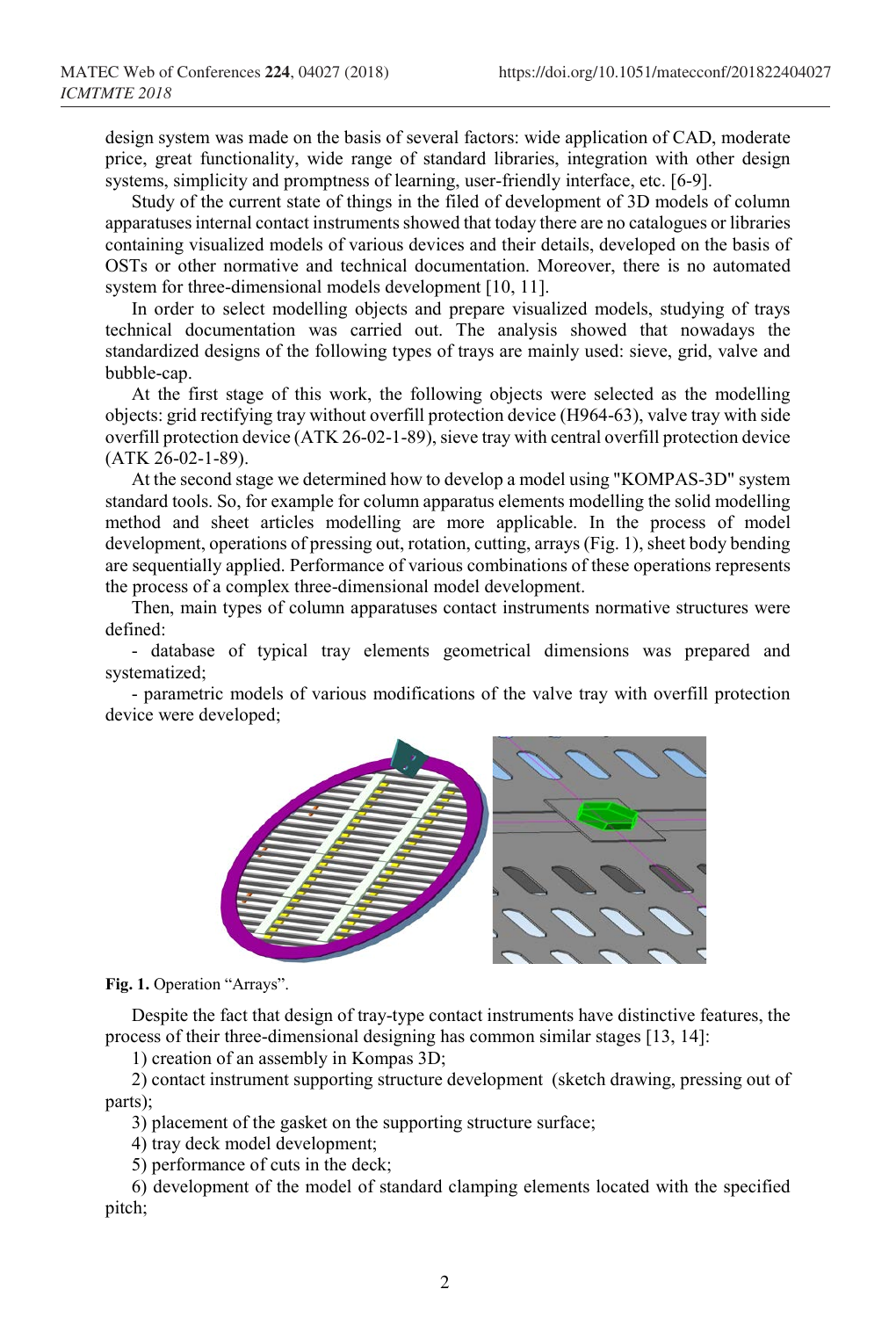7) attachment of covers, overflow gates and other elements (Fig. 2). For clarity, it is also possible to develop part of column apparatus body.



**Fig. 2.** 3D model of the tray.

Moreover, for the developed models, it is possible to make cross-sections in any planes.

Since there are several modifications and designs for one type of a tray, here arises the necessity of automation of the process of trays 3D models development. Like most CAD systems, Kompas 3D is provided with API system that allows adjusting the design system and performing development of additional software components in addition to those already available at the enterprise. Moreover, this CAD system is based on Core 3D geometrical core, which allows developing CAD/CAM/CAE system with good processing speed within a short period time.

At the first stage, requirements to the developed system are prepared. Figure 3 shows diagram of ways of system application.



**Fig. 3.** Diagram of ways of application.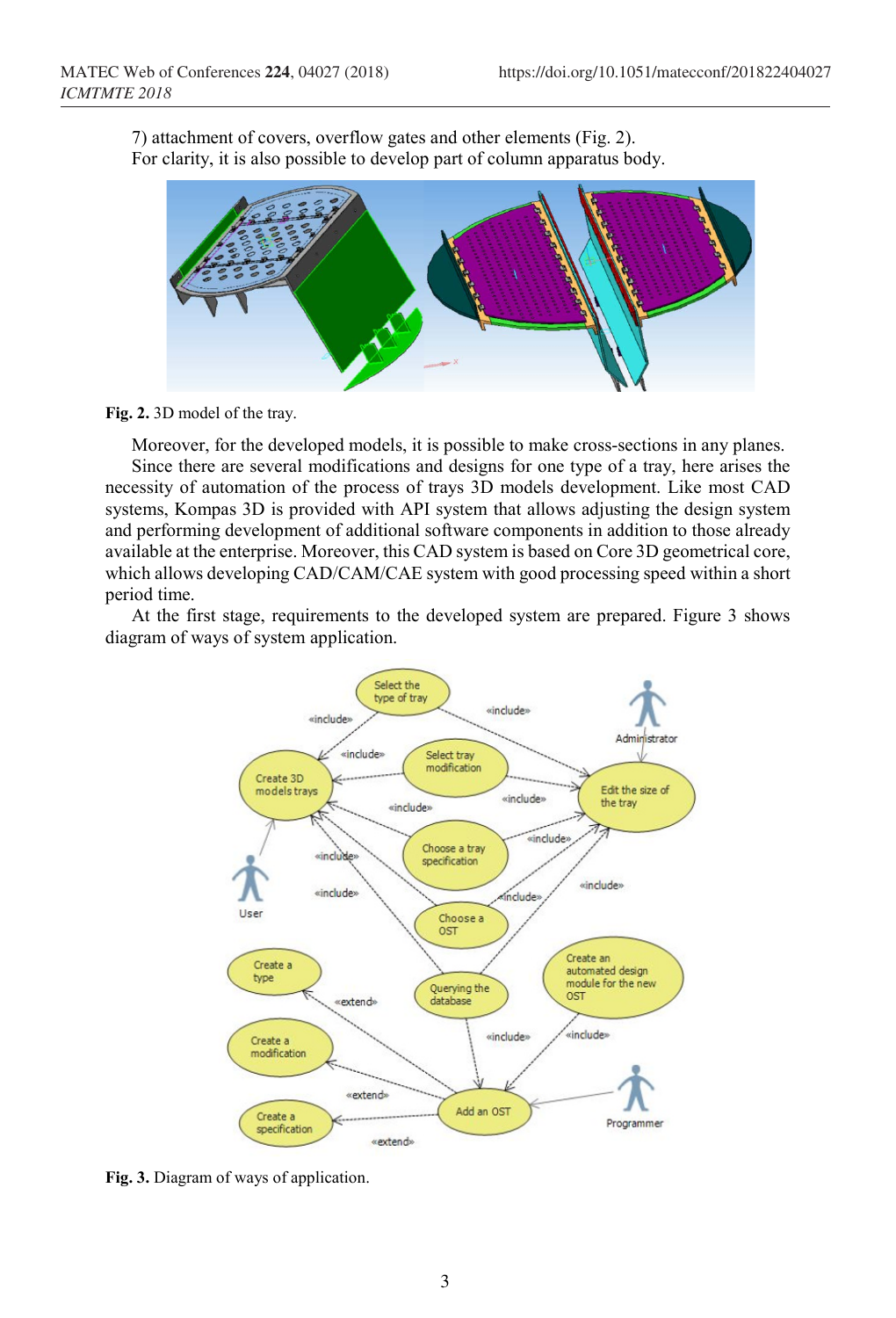The second stage requires development of the information model of the system (Fig. 4). MySQL was chosen as the DBMS, because it is a free product, it provides cross-platform ability, possesses acceptable processing speed and software support. The database consists of 6 main tables and an auxiliary table for fastening elements dimensions (it is not shown in the figure). The main Ost table contains data on the names of regulatory documents. The ParamKlPl tray parameters table, containing such parameters as diameter, column crosssection, tray total weight, including corrosion-resistant steel, is associated with the Ost table. As each tray has several modifications with identical set of parameters, the Modification table, containing data on geometrical dimensions of tray elements, was prepared. Since each modification contains three steps, in normal structure the database, the Step table, containing data on tray deck, quantity and dimensions of cut-outs, was prepared. The Size table contains all possible dimensions of the tray for different designs. In case of using trays welded to the body of the apparatus, refer to the SizeWelding table.



**Fig. 4.** System information model.

User of the application (Fig. 5) can select the normative document, parameters of the tray design, then select the modification of the tray and pitch of the valves. There is also support of the tray fixation by welding.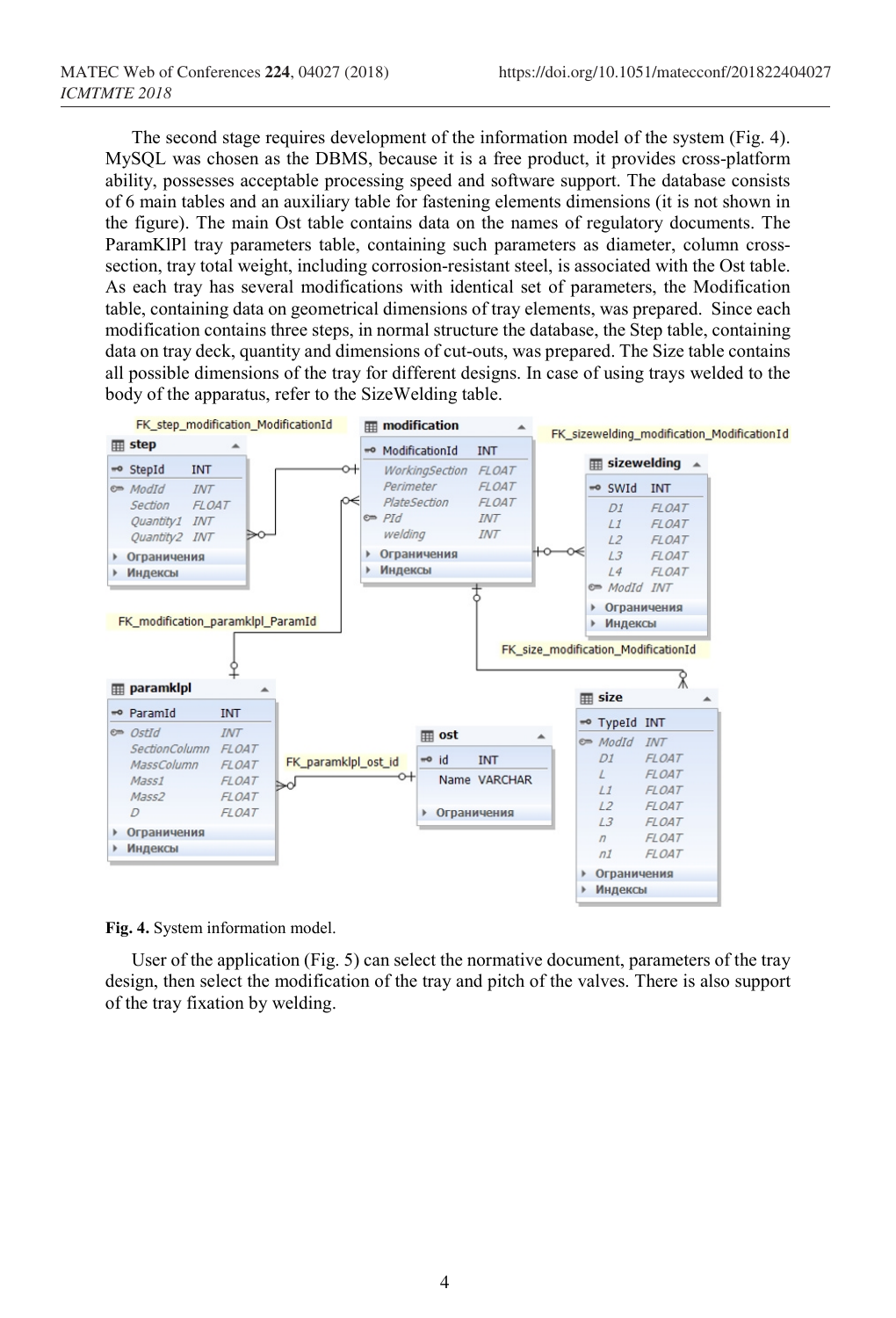| OST            | Diameter                             |
|----------------|--------------------------------------|
| ATK 26-02-1-89 | 1400<br>$\checkmark$<br>$\checkmark$ |
| Modification   | Specification                        |
| $\odot$ A      | $\bigcap$                            |
| $\bigcirc$ B   | $O$ II                               |
|                | $\bigcirc$ III                       |
| Step           | $\bigcirc$ IV                        |
| $\odot$ 50 MM  | $\odot$ V                            |
| <b>75 MM</b>   | $\overline{N}$                       |
| 100 мм<br>Ω    |                                      |
|                | <b>Ok</b>                            |

**Fig. 5.** Software configuration.

Thus, when the normative document is changed, it is possible to add additional parameters of the initial data for the trays or change the existing ones. However, when you add tray of a completely new design, involvement of the programmer is required.

## **Conclusion**

In the result of the performed work:

- scientifically well-grounded algorithm of mass-transfer trays 3D models development was generated;

- main types of column apparatuses contact instruments normative structures were defined;

- typical tray elements geometrical dimensions were analysed and systematized;

- parametric models of the model typical structures were developed at the first stage in accordance with АТК 26-02-1-89;

- information model of the contact instrument was developed with the application of MySQL DBMS and dbForge Studio design environment;

- applied software for mass-transfer tray automatic designing with the application of Kompas 3D libraries was developed.

Further work is aimed at automation of three-dimensional modelling of other types of tray-type instruments of mass-transfer apparatuses and spread-out of standard parts database.

All this will make it possible to improve efficiency of column apparatuses contact instruments drawings preparation and will speed up preparation of normative and design documentation. Moreover, this could be applied for the educational process to train students connected with development, design, installation and repair of mass-transfer trays.

## **References**

- 1. Dmitrieva O.S., Dmitriev A.V., Madyshev I.N., Nikolaev A.N. *Flow dynamics of mass exchangers with jet-bubbling contact devices*// Chemical and Petroleum Engineering, P. 1-5 (2007)
- 2. Solodovnik D.V., Kunina P.S., Boiko S.I. *Overview of centrifugal mass-transfer instrument modern structure,* № **8**, P. 47-50 (2015)